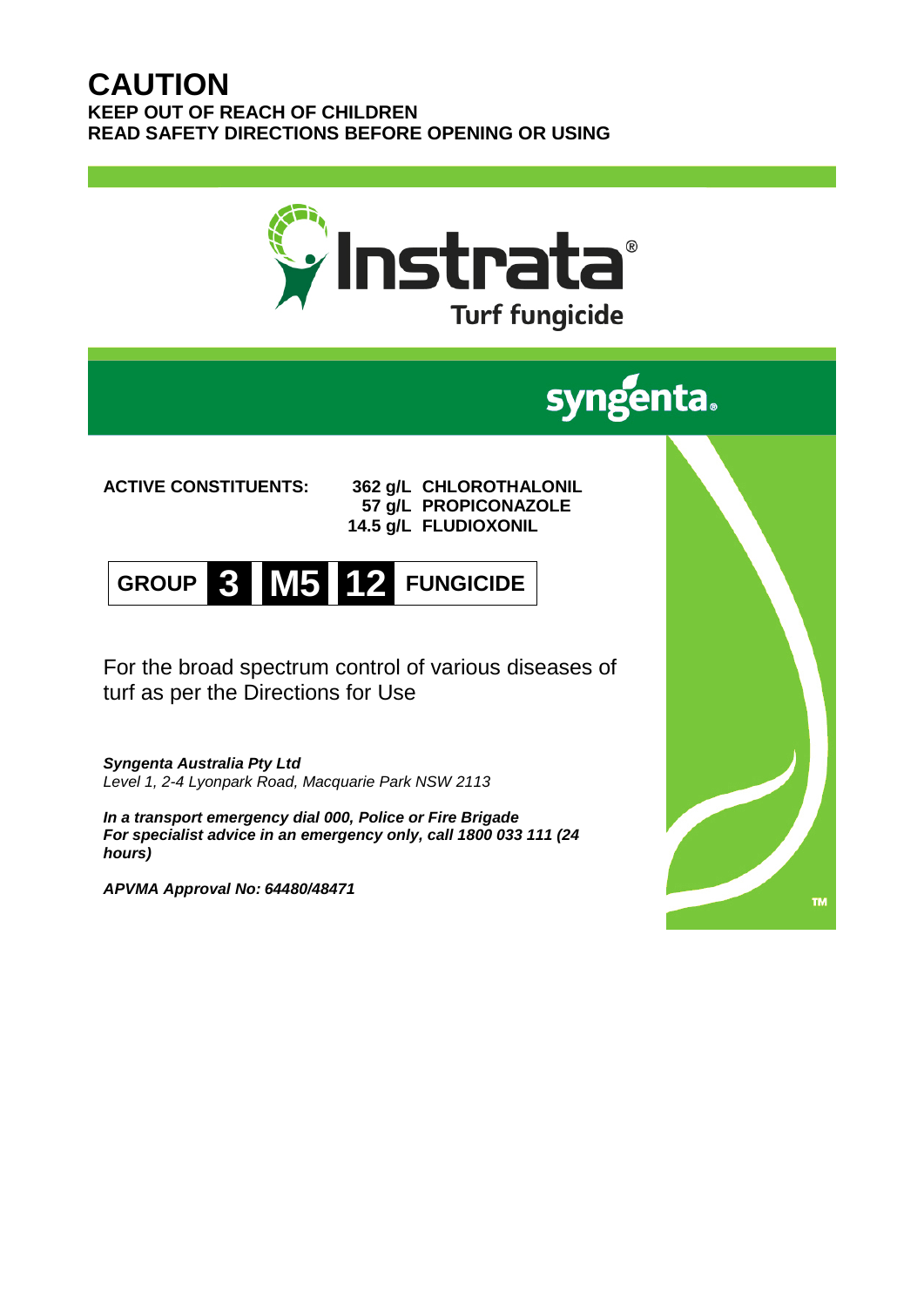### **DIRECTIONS FOR USE**

### **Restraints**

DO NOT apply by aerial application methods

DO NOT use this product through any type of irrigation system or ultra low volume spray system

DO NOT apply to turf under heat or moisture stress

DO NOT apply if heavy rain has been forecast within 48 hours

DO NOT apply to waterlogged soil

DO NOT irrigate turf to point of runoff within 3 days of application

DO NOT apply to turf that is not well established

DO NOT apply more than 1 application per year on couch varieties C29, Greenlees Park, National Park,

Tifway, Sportsway and Wagga City

| <b>Situation</b>                             | <b>Disease</b>                                                                                                                                                                                                                                                                                | Rate      | <b>Critical Comments</b>                                                                                                                                                                                                                                                                                                                                             |
|----------------------------------------------|-----------------------------------------------------------------------------------------------------------------------------------------------------------------------------------------------------------------------------------------------------------------------------------------------|-----------|----------------------------------------------------------------------------------------------------------------------------------------------------------------------------------------------------------------------------------------------------------------------------------------------------------------------------------------------------------------------|
| <b>Bowling</b><br>greens.<br>Golf<br>courses | Anthracnose<br>(Colletotrichum graminicola),<br><b>Brown Patch</b><br>(Rhizoctonia solani),<br>Dollar Spot<br>(Sclerotinia homeocarpa),<br>Helminthosporium Disease<br>(Bipolaris spp, Drechslera spp,<br>Exserohilum spp),<br>Winter Fusarium or Microdochium Patch<br>(Microdochium nivale) | 18 $L/ha$ | Apply INSTRATA in a preventative<br>fungicide program containing fungicides<br>from different chemical groups.<br>Begin applications before symptoms<br>occur when conditions first favour disease<br>and continue applications while<br>conditions remain favourable for disease<br>development using registered fungicides.<br>Apply INSTRATA at 28 day intervals. |

### **NOT TO BE USED FOR ANY PURPOSE, OR IN ANY MANNER, CONTRARY TO THIS LABEL UNLESS AUTHORISED UNDER APPROPRIATE LEGISLATION**

### **WITHHOLDING PERIOD: DO NOT GRAZE TREATED TURF/LAWN OR FEED TURF/LAWN CLIPPINGS FROM ANY TREATED AREA TO POULTRY OR LIVESTOCK**

### **GENERAL INSTRUCTIONS**

### **Mixing**

Add the required amount of product directly to the spray tank and mix well. INSTRATA is a suspo-emulsion (SE) with minimal odour. INSTRATA mixes completely with water and may be tank mixed with many commonly used fungicides and liquid fertilisers. INSTRATA has Weather Stik Technology that ensures excellent residual on leaf, stem and crown surface and a high degree of rainfastness

### **Compatibility**

INSTRATA is compatible with Heritage® Maxx Turf Fungicide, Primo® Maxx Turf Growth Regulator and Subdue® Maxx Fungicide.

### **Application**

Ensure even application in order to achieve even disease control. Avoid overlapping sprays. *Leaf and Crown Diseases:* Application volume for leaf and crown infecting diseases (Anthracnose, Brown Patch, Dollar Spot, Helminthosporium diseases and Winter Fusarium) should be adequate to ensure thorough and even coverage of the turf leaves and penetration to the crowns. Ideal application volume should be 350 to 500 L/ha. Example: For best results use medium [eg XR TeeJet\* (11004 or 10005)] to coarse [eg Turbo TeeJet\* or AIXR TeeJet\* (11004 or 11005)] nozzles, at 5 km/h and 3 bar pressure. In higher cut turf (≥15 mm) a significant spray shielding effect can occur, impacting negatively on spray penetration and even coverage at low application volumes.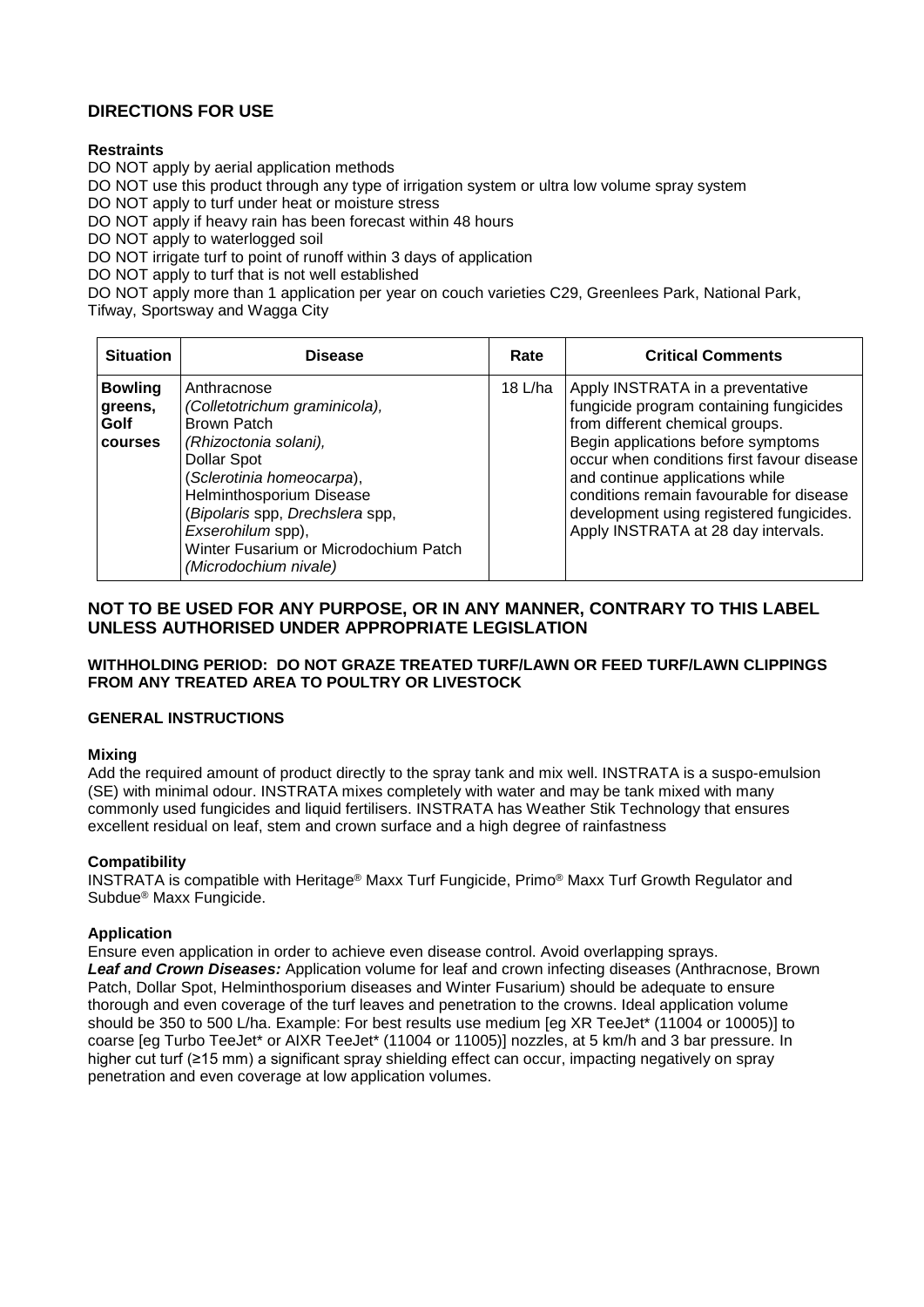

INSTRATA Turf Fungicide is a combination of a DMI, a phenylpyrrole and a chloronitrile fungicide. For fungicide resistance management INSTRATA is a Group 3, 12 and M5 fungicide. Some naturally occurring individual fungi resistant to INSTRATA and other Group 3 and/or Group 12 and/or Group M5 fungicides may exist through normal genetic variability in any fungal population. The resistant individuals can eventually dominate the fungal population if these fungicides are used repeatedly. These resistant fungi will not be controlled by INSTRATA or other Group 3 and/or Group 12 and/or Group M5 fungicides, thus resulting in a reduction in efficacy and possible yield loss. Since the occurrence of resistant fungi is difficult to detect prior to use, Syngenta Australia Pty Ltd accepts no liability for any losses that may result from the failure of INSTRATA to control resistant fungi.

### **PRECAUTIONS**

DO NOT apply this product by spraying equipment carried on the back of the user.

DO NOT carry out high exposure activities such as hand weeding in treated areas.

### **Re-entry Periods**

*Mowing:* DO NOT allow entry into treated areas until the spray has dried. When prior entry is necessary, wear cotton overalls buttoned to the neck and wrist (or equivalent clothing) and chemical resistant gloves. *Transplanting and Hand Weeding:* DO NOT allow entry into treated areas for 24 days after application unless wearing cotton overalls buttoned to the neck and wrist (or equivalent clothing) and chemical resistant gloves. Clothing must be laundered after each day's use.

### **PROTECTION OF LIVESTOCK**

DO NOT graze treated turf/lawn or feed turf/lawn clippings from any treated area to poultry or livestock.

### **PROTECTION OF WILDLIFE, FISH, CRUSTACEANS AND ENVIRONMENT**

Very toxic to aquatic life. DO NOT contaminate wetlands or watercourses with this product or used containers.

DO NOT apply if there are aquatic or wetland areas including aquacultural ponds within 200 metres downwind of the application area.

DO NOT contaminate streams, rivers or waterways with the product or used containers.

### **STORAGE AND DISPOSAL**

Store in the closed, original container in a cool, well ventilated area. DO NOT store for prolonged periods in direct sunlight. Triple or preferably pressure rinse containers before disposal. Add rinsings to spray tank. DO NOT dispose of undiluted chemicals on site. If recycling, replace cap and return clean containers to recycler or designated collection point. If not recycling, break, crush or puncture and deliver empty packaging for appropriate disposal to an approved waste management facility. If an approved waste management facility is not available, bury the empty packaging 500 mm below the surface in a disposal pit specifically marked and set up for this purpose clear of waterways, desirable vegetation and tree roots, in compliance with relevant Local, State or Territory government regulations. DO NOT burn empty containers or product.

### **SAFETY DIRECTIONS**

**Harmful if inhaled or swallowed. Will irritate the eyes and skin. Avoid contact with eyes and skin. Poisonous if inhaled. DO NOT inhale vapour or spray mist. Repeated exposure may cause allergic disorders.** 

**When opening, preparing spray and using the prepared spray wear:**

- **cotton overalls over normal clothing, buttoned to the neck and wrist**
- **a washable hat**
- **elbow-length chemical resistant gloves**
- **face shield or goggles, disposable face mask covering mouth and nose.**
- **If applying by hand, wear**
- **full face respirator with organic vapour/gas cartridge or canister.**

**If clothing becomes contaminated with product or wet with spray, remove clothing immediately. If product on skin, immediately wash area with soap and water. If product in eyes, wash it out immediately with water. Wash hands after use. After use and before eating, drinking or smoking, wash hands, arms and face thoroughly with soap and water. After each day's use wash gloves, face shield or goggles and contaminated clothing.**

### **FIRST AID**

**If poisoning occurs contact a doctor or Poisons Information Centre. Phone 131 126. If swallowed, DO NOT induce vomiting. Give a glass of water.**